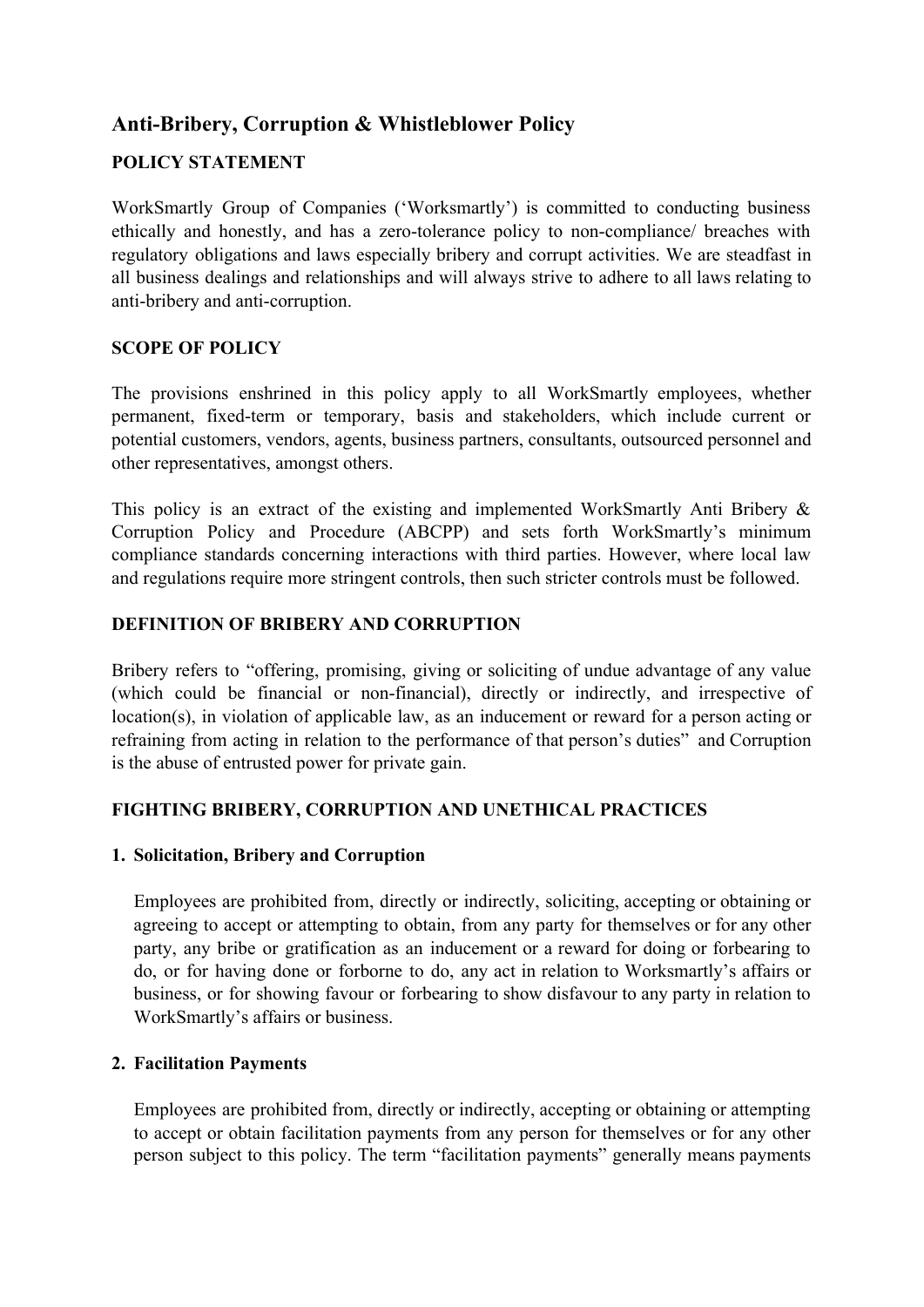made to secure or expedite the performance by a person performing a routine, necessary or administrative duty or function.

#### **3. Prohibition on Commissions, Discounts and Secret Profits**

Employees must not, directly or indirectly, receive or obtain, in respect of any goods or services purchased or other business transacted (whether or not by them) by or on behalf of WorkSmartly, any discount, rebate, commission, service, interest, consideration of value or other benefit or payments of any kind (whether in cash or in kind) which is not authorised by WorkSmartly's Anti-Bribery & Corruption policies and/or procedures.

### **4. Receiving Gifts and Entertainment**

WorkSmartly prohibits employees from offering, soliciting or receiving any gifts or hospitality in any form, to or from any and/or all stakeholders, either directly or indirectly which may influence the employee's judgment in a decision-making process or put the employee in a position of conflict.

### **5. Dealing with Government Officials**

Any giving or receiving directly or indirectly of, kickbacks or gratuities to/ from government officials is not allowed. Due care and diligence must be exercised at all times when dealing with government officials or related associated persons.

#### **6. Political Contributions**

WorkSmartly does not make or offer monetary or in-kind political contributions to political parties, political party officials or candidates for political office.

#### **7. Sponsorships and Donations**

WorkSmartly is practicing a general principle that to accept or give any form of sponsorships or donations will be prohibited unless they are made or conducted in a good faith to show reasonableness with a modest value. In accordance with WorkSmartly's commitment to contribute to the community coupled with its values of integrity and transparency, all sponsorships and donations must comply with the following:

- Ensure such contributions are allowed by applicable laws:
- Obtain all the necessary approval/authorisations;
- Be made to well-established entities with an adequate organisational structure to guarantee the proper administration of the funds;
- Be accurately stated in the company's accounting books and records; and
- Not to be used as a means to cover up an undue payment or bribery;

# 8. **Third-Party/ Business Associates Relationship**